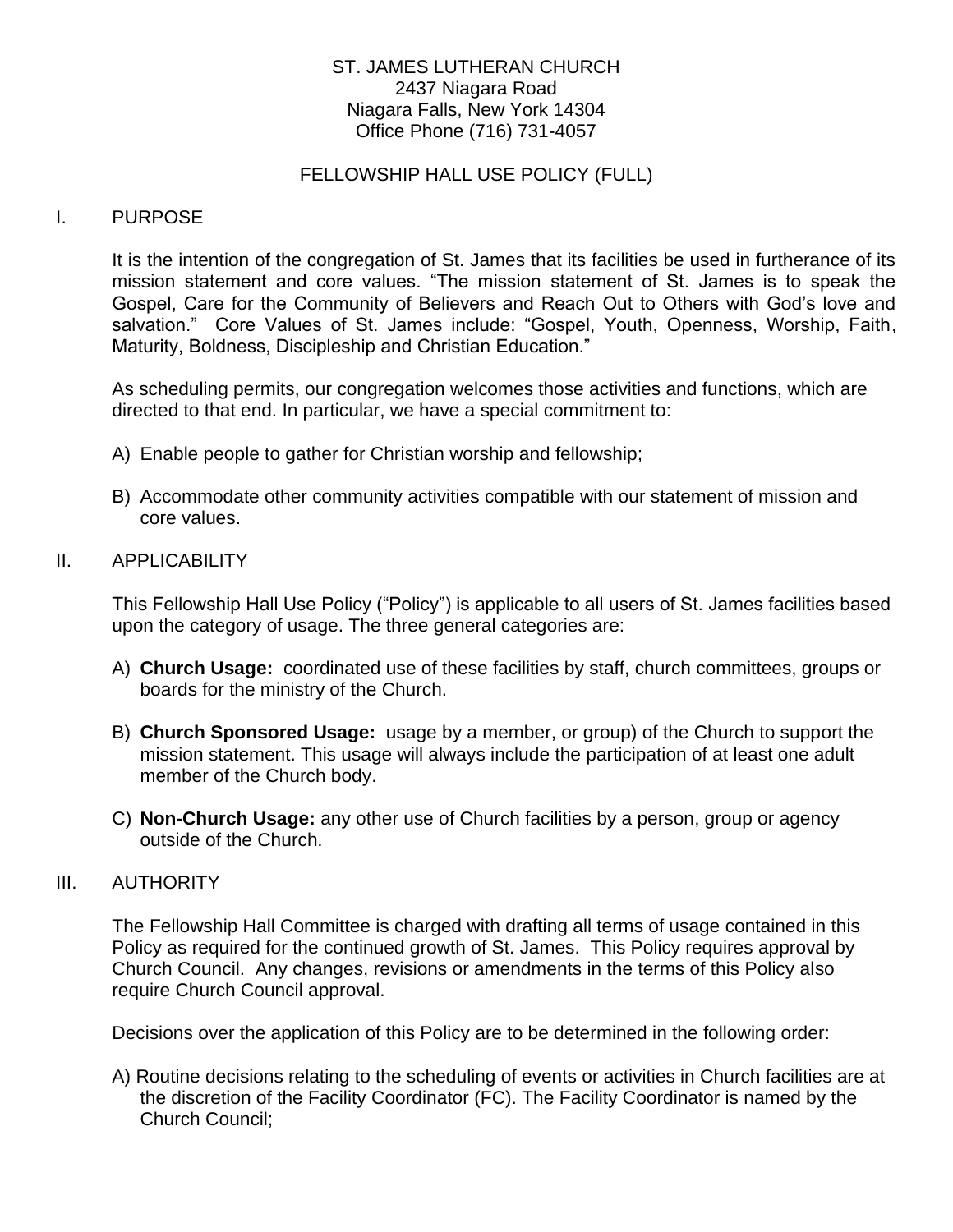- B) If an issue arises with regard to the application or meaning of terms contained in this policy, either the Fellowship Hall Committee or the Church Council will resolve said issue;
- C) The Church Council will have ultimate authority and discretion over both the application and meaning of terms contained in this policy.

# IV. REGULATIONS GOVERNING USE

## A) PRIORITY OF USAGE

The following principles will be applied by the FC when determining priority of use:

- 1) Priority in scheduling and location will be assigned on a first come basis.
- 2) *Church Usage* shall have priority over all other building usage. *Church Sponsored Usage* will have next priority, followed by *Non-Church Usage.*
- 3) Within the terms of this priority, and as practical, all attempts will be made by the FC to not interfere with recurring weekly, monthly or quarterly meetings or gatherings of *Church Sponsored Usage* or *Non-Church Usage.*
- 4) Priority will be given to groups over single persons. The size of a group will also be taken into account in determining priority.
- 5) An emergency unscheduled event, such as a funeral luncheon, will take priority over other scheduled events. The FC will attempt to offer rescheduled dates / times for the initial event.

## B) GENERAL CRITERIA

#### All *Church Sponsored Usage* or *Non-Church Usage* must submit a Building Use Application.

An application form, available from the church office or in the Fellowship Hall, must be completed and submitted to the church secretary. This will then be forwarded to the Facility Coordinator and Treasurer. The FC will review the application for appropriateness of event usage and determine if the requested date / time is available. If necessary, the FC will review with the Church Council for approval. If approved, the FC will send a confirming e-mail to the requestor outlining the date / time and donation expected and include a copy of this Policy. The renter will submit the correct rental and deposit to the church office for the Treasurer.

St. James reserves the right to decline the use of its space to persons or groups that do not further its mission statement identified in Section I above.

Non-compliance with this Fellowship Hall Use Policy by a person, member or group will be taken into consideration when determining future requests for use.

The Fellowship Hall Committee or Church Council must approve any deviation from this policy.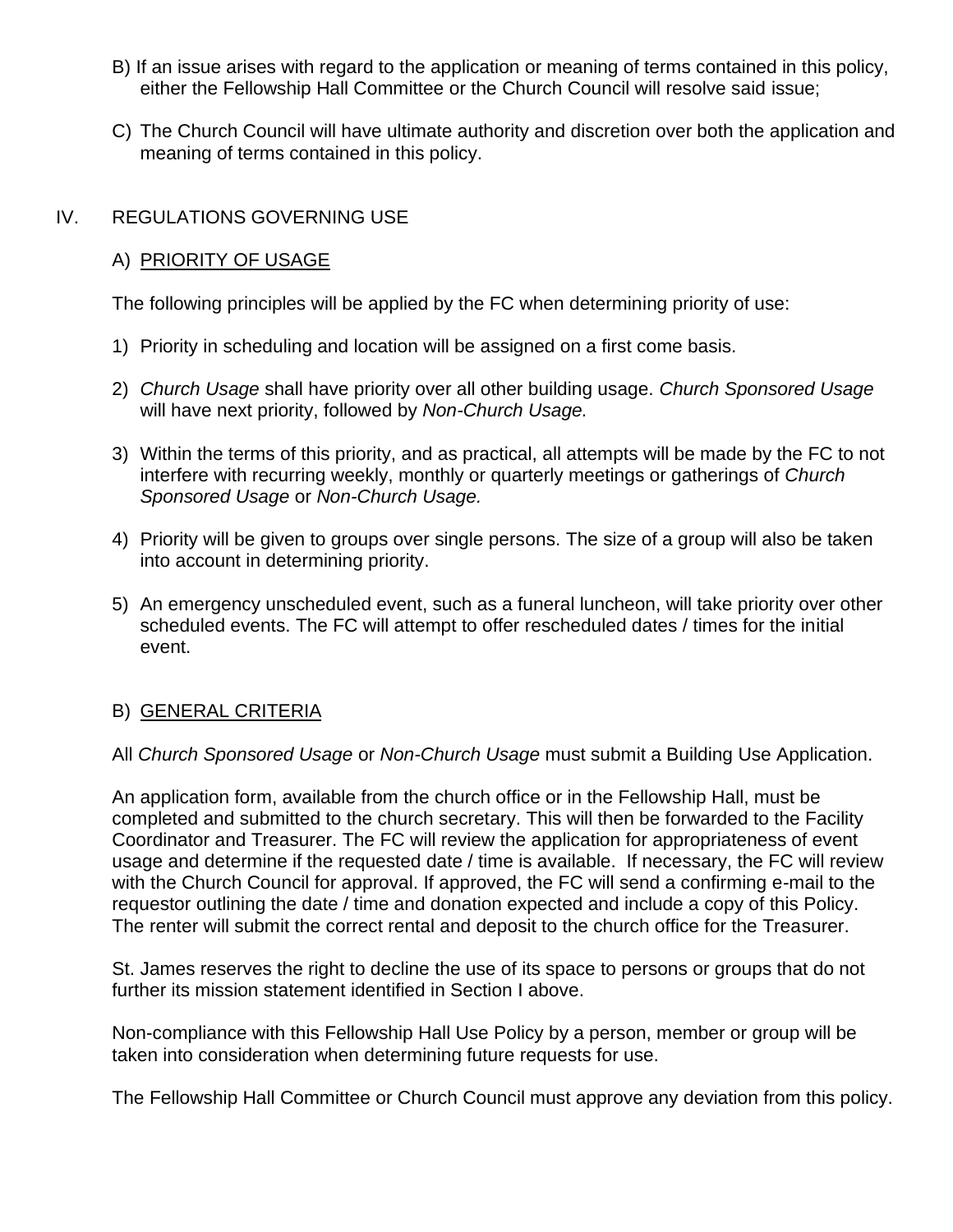# C) BASIC USAGE RULES

The following usage rules apply to all groups, members or persons using Church facilities:

- 1) An adult church member, Fellowship Hall Committee member or approved person must be present at all use events – and be responsible for all usage rules stated within;
- 2) No smoking in the Fellowship Hall or on church property;
- 3) Selling of general merchandise on Church grounds must have special approval by the Church Council;
- 4) Groups, members or persons will be held responsible for damage caused to facilities and equipment (any damage should promptly be reported to a member of the Fellowship Hall Committee);
- 5) Any specific group or activity shall not alter the general condition of the hall. All contents shall be returned to their original location after use. Cleaning of the hall and contents shall be such that the condition is restored as it was prior to the activity;
- 6) Windows should be closed, doors locked, and lights turned off when leaving;
- 7) The use of decorations is permitted provided that the manner in which they are fastened will not damage the woodwork, floors, walls, etc. No nails or tacks should be used. Decorations shall be removed as soon as possible and the original condition of the hall restored;
- 8) Anyone under the age of 18 must be supervised at all times by an adult;
- 9) The heat may be turned up to 68 degrees no more than 1 hour before activity begins. The heat will be returned to 58 degrees when activity ends. In the summer months the temperature will be turned back to 80 degrees (for air conditioning) .
- 10) St. James will not be responsible for any personal injury or loss sustained to personal property as a result of fire, theft, or any other activity;
- 11) Any and all property, specifically chairs and tables, shall not be borrowed or removed at any time;
- 12) All sports activities shall be properly monitored by teachers, coaches, parents or organization representatives, whichever applies. Proper attire for the activity shall be used. Gym shoes (sneakers) must be used by all participants in all sports activities;
- 13) All gambling and card parties for the purpose of raising funds shall be prohibited;
- 14) Alcohol may be consumed with prior permission of the Church Council and acceptance of the Responsible Consumption Form;
- 15) All profanity and roughness is strictly prohibited. Persons violating this rule will be asked to leave the premises;